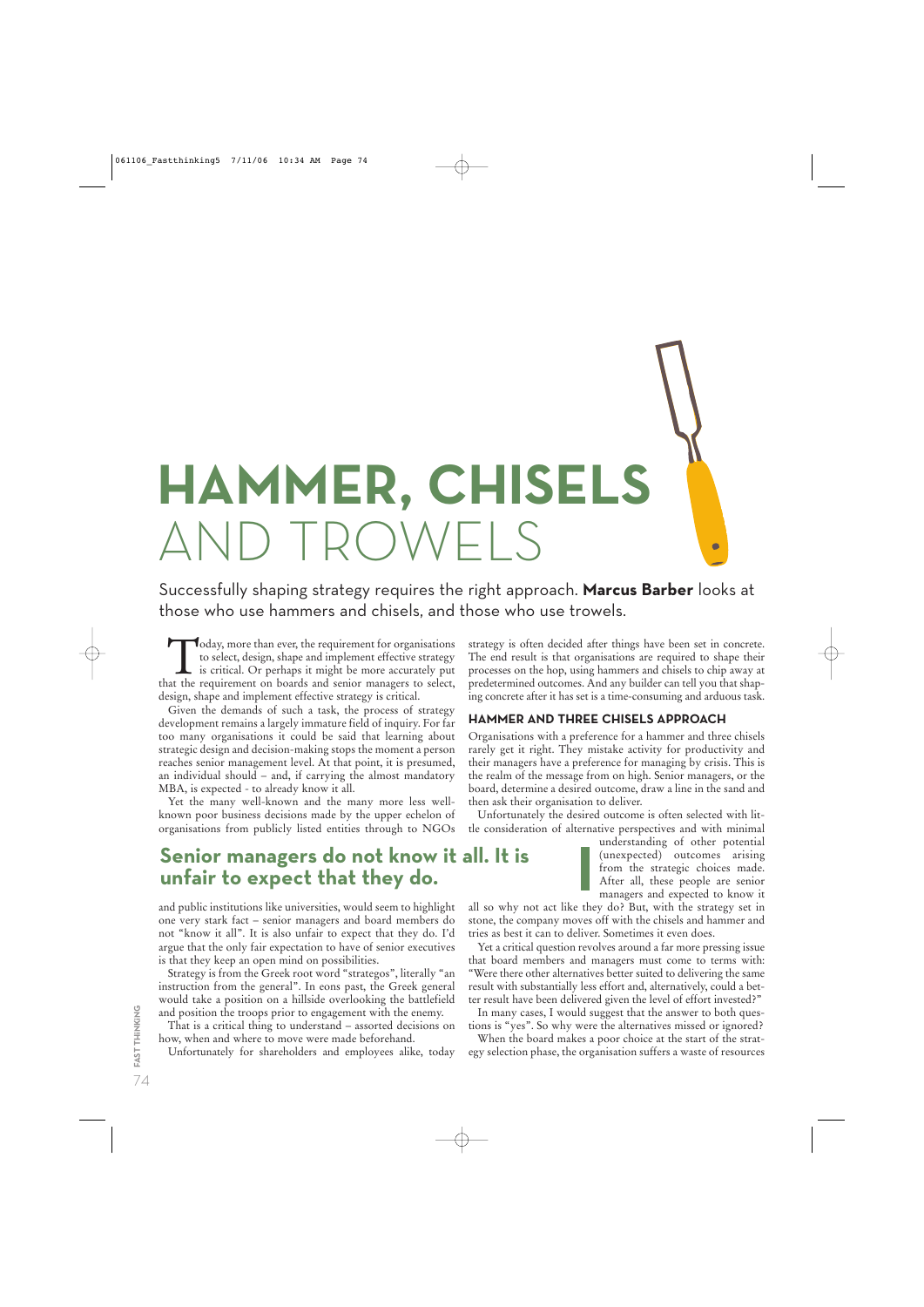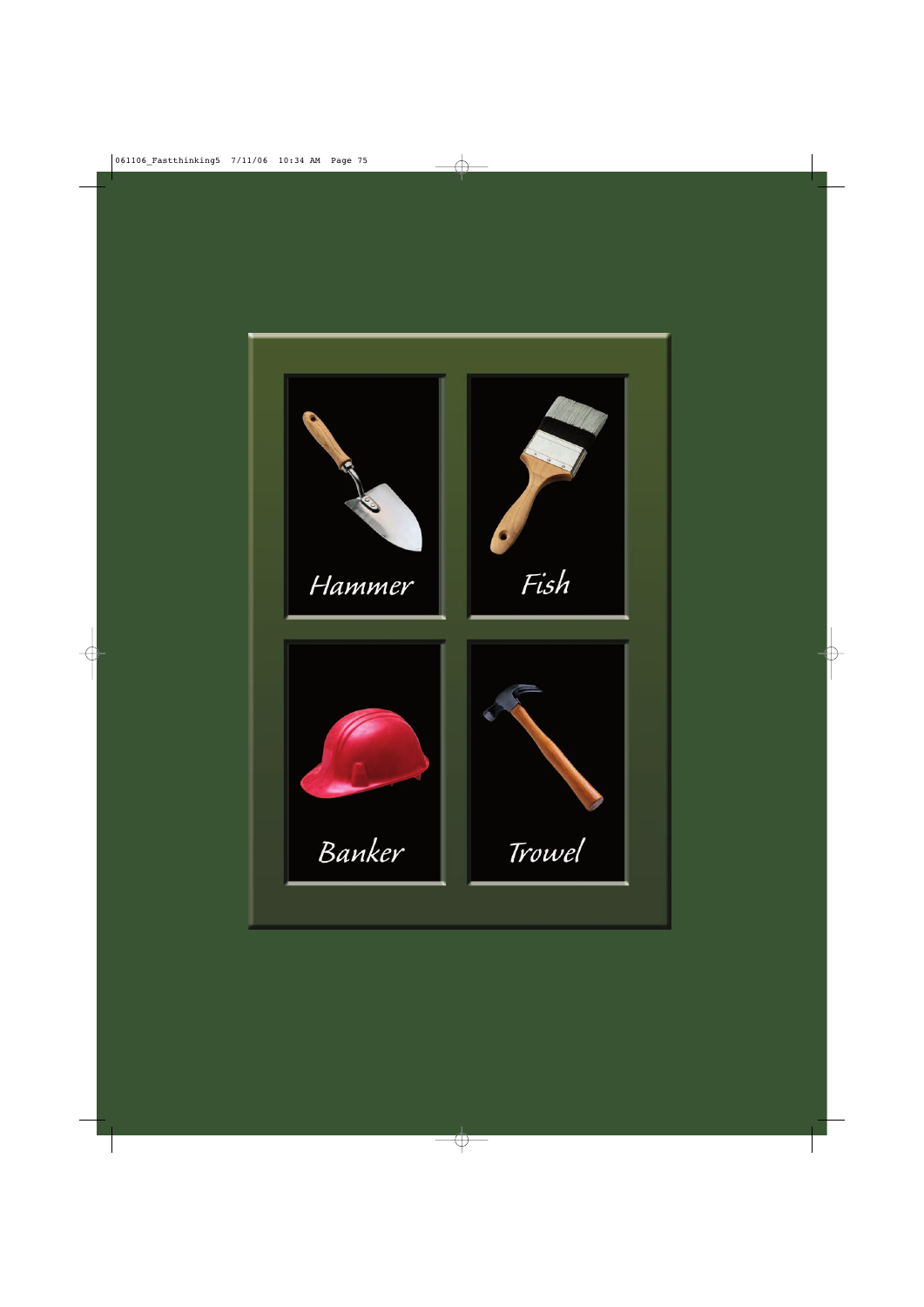and substantially lower returns on the organisational effort invested. Poorly created strategic options emerge from unrealistic expectations (myopia) and invalid assumptions (scotomas) and doom the organisation to using a hammer and three chisels to shape from the actual existing raw material an outcome that looks like the one pre-determined by the board in the selection phase. Myopia (short-sightedness) and scotomas (blindspots), as symptoms of "organisational vision impairment disease" are

widespread yet easily cured.

The cure will not be found in the practice of hindsight and nor will it be found in the forwardthinking tool of choice by simply following trends. The reality is that things like trends only appear in hindsight and hindsight is utterly useless for changing the past. There is no such thing as a future trend – if there was, how would anyone get burned in a stockmarket crash or housing downturn? Trends are historical indicators only and the best way to change the past is to get the future right.

What is needed is more strategic foresight, where the aim is to work out the best possible options and

contingencies in advance, and less strategic hindsight, where the aim is try to work out what went wrong and lay blame.

# **STRATEGIC MYOPIA, STRATEGIC SCOTOMAS**

Strategic choices typically emerge through rationalising a decision through a funnel. This is a sensible approach because organisations cannot hope to pay attention to and act on every possible variable. If they did, they would never make a decision at all.

So the task assigned to the board or senior managers, and the ultimate reason they command the salaries and benefits they do, is to make decisions.

But what happens when the board or senior managers suffer from what I call strategic myopia (short sightedness in decision-making) or worse, strategic scotomas (blind spots in seeing decision options)?



thing that does not fit in with their predetermined goal. Time limitations lead to myopic strategic decisions and the impairment to effective organisational strategy is obvious.

In the decision-funnel process, information that matches or can support a predetermined goal is allowed to permeate the funnel boundary thus adding further weight and support for the initial decision. This is at it should be, because it allows an organisation to focus on a target and work towards it. But

that is where things turn bad. The funnel boundary works differently depending on the type of information available. Information that supports the board's decision is allowed to filter through. Information that does not support the decision is rejected or ignored – it cannot permeate the decision process to better inform the decision-makers of options or alternatives or the need for a change in direction. This is strategic scotoma at its most damaging.

These strategic myopia/scotomas are the reason we will continue to read more about organisations making critical (and expensive) mistakes and

why shareholder activist groups will continue to cry foul when their income is affected but senior managers seemingly escape penalty.

Fund managers, business owners, shareholders and employees at all levels have greater expectations of those vested with decision-making responsibility and demand a higher level of strategic decision-making quality. Expect increasing demands for accountability in the future.

The organisation's initial awareness is shown in green as a funnel mouth. The factors known to decision-makers appear inside the funnel mouth and decisions are made by selecting the preferred choice from within that grouping. Simultaneously, other information residing outside the funnel mouth is available to decision-makers yet time constraints act to shrink the size of the funnel mouth thus limiting options and reducing

#### strategic effectiveness.

Once a decision has been made, alternative perspectives are ignored (seen as information residing outside the funnel) or

# **Strategic myopias are the reason we will read more about organisations making mistakes.**

*Figure 1* indicates how these conditions impact on the strategy decision cycle. We see that, commonly, the ability for an individual or board to assess the range of available information is limited. This is the mouth of the decision funnel and the management group assesses those options that appear in the mouth. The better informed and aware the management group is, the wider the mouth of the funnel will be and the more options and choices will be available to it as it comes to decide.

When time limitations exist, those vested with responsibility make choices based on what they recognise, understand or accept. In that limiting view, they will tend to make a choice based on something most closely matched to a predetermined outcome and from that moment on discount or ignore anyrejected (shown as the blue star bouncing off the funnel information barrier). High-alert signals (shown by the ever-increasing size of the lightning bolt) are ignored until they strike the predetermined outcome, rendering it unattainable.

However, a further dynamic exists. Any information that supports the initial decision is allowed to permeate into the mainstream thinking (shown by the pink star breaching the funnel barrier).

If one were to look down the funnel, the predetermined outcome would appear as a guiding star for the organisation and information that supports that decision is accepted as valid and relevant. This is the realm of self-fulfilling trend development and a critical breakdown in strategic thinking.